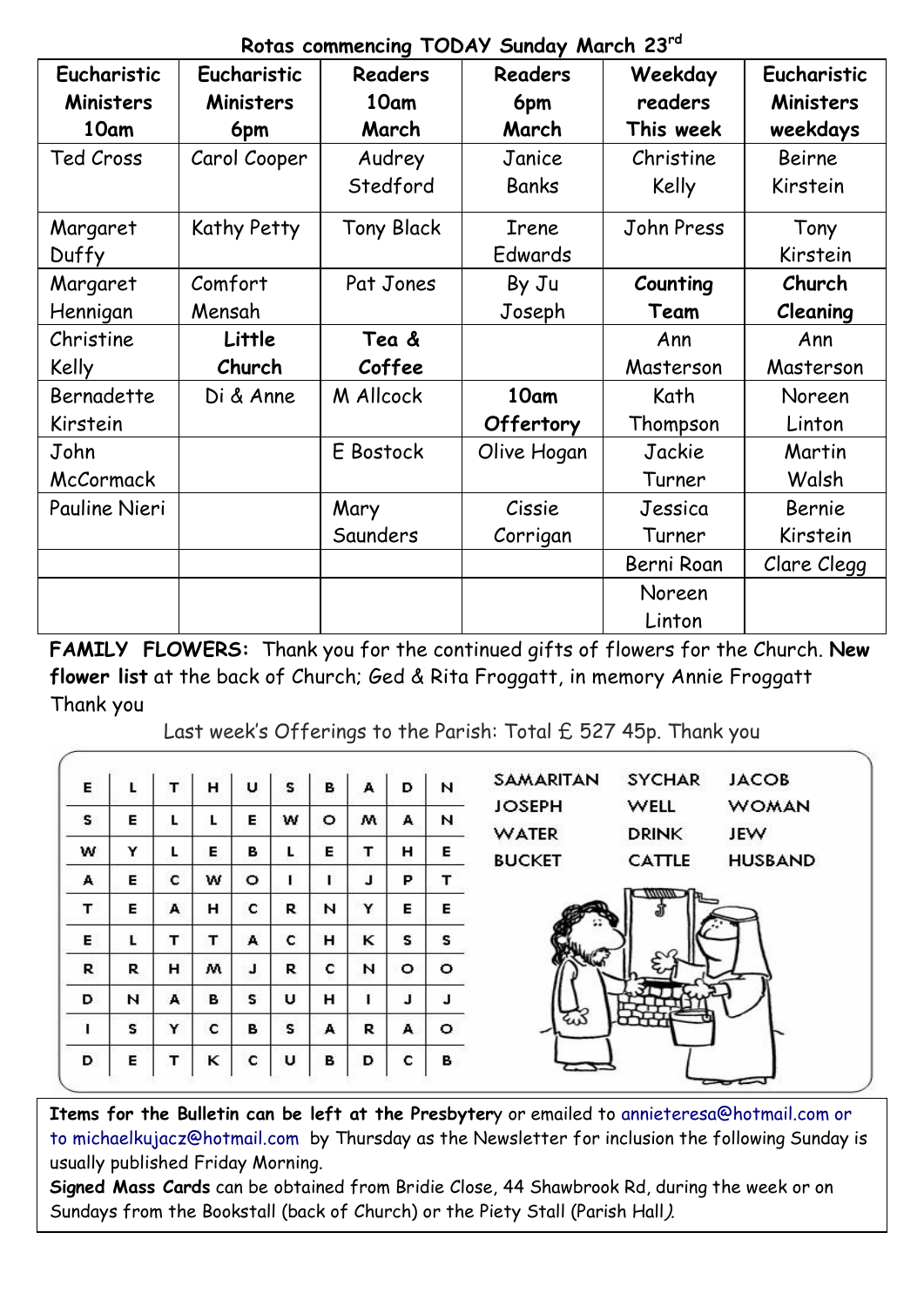

## ST. BERNARD'S PARISH BULLETIN

## Third Sunday of Lent

## **Sunday 23rd March 2014**

**Parish Priest** Mgr. Michael J Kujacz: Assistant Fr. Michael Job

**Address** St. Bernard's R C Church, Burnage Lane, Manchester M19 1DR **Telephone**0161 432 3628 **Website** [http://stbernards-burnage.homeip.net](http://stbernards-burnage.homeip.net/)

3<sup>rd</sup> Lent MASS 7/ Creed 12 Apostles; Sunday P.158 Eucharistic Prayer 3 (p28) Hymns 234, 585, 527, 525, 700



The woman at the well which we hear about today, is a fitting reminder of how Jesus searches out the marginalized and the outsider. He does not concern himself with the pettiness of others self importance and in fact goes straight to the heart of a situation. He is prepared to recive and more than ready to give, and as a result not only is the woman converted

but the whole of her town is.

Perhaps there is a good reminder to us here? At times we think we are indistructable, that we need no help. Regularly in television soap operas, you see people who go into a sulk or a stop and think they need no one elses help. It usually means both in fiction and in reality that the subject sinks into the mire and finds themselves hoplessly lost, in despair a screaming for help!

Jesus shows us today that he is the living water who can refresh, wash us clean and enable us to make a new start. Lent is just that, new beginnings, why don't you give yourself a treat, put a full stop in your life, turn the page you are on now, and begin a brand new chapter? Why don't you try and invite a family member or someone you know to take Jesus' offer and drink the water of life that is being offered?

Understand all this may take time and you discover that perseverance in prayer is essential, but in the end with great confidence in the Lord, we will succeed. We have to learn that sometimes the results are not instant, but we remember "One man sows the seed and another reaps the harvest". Each one of us is a player in the Lenten story; each one of us can stand at the side of the road and shout "Hosanna!" And sometimes we shout or even whisper "Crucify him!" Jesus is the only one who is constant and never changes: he is the one who calls us to new life; he shares with us the Water of Life, like the woman at the well, will you share the Good News with others? Will you drink of the Water yourself? God Bless mjk

**Pope Francis Tweet**; Christian love is loving without counting the cost. This is the lesson of the Good Samaritan; this is the lesson of Jesus. *2014 Year of Our Parish*

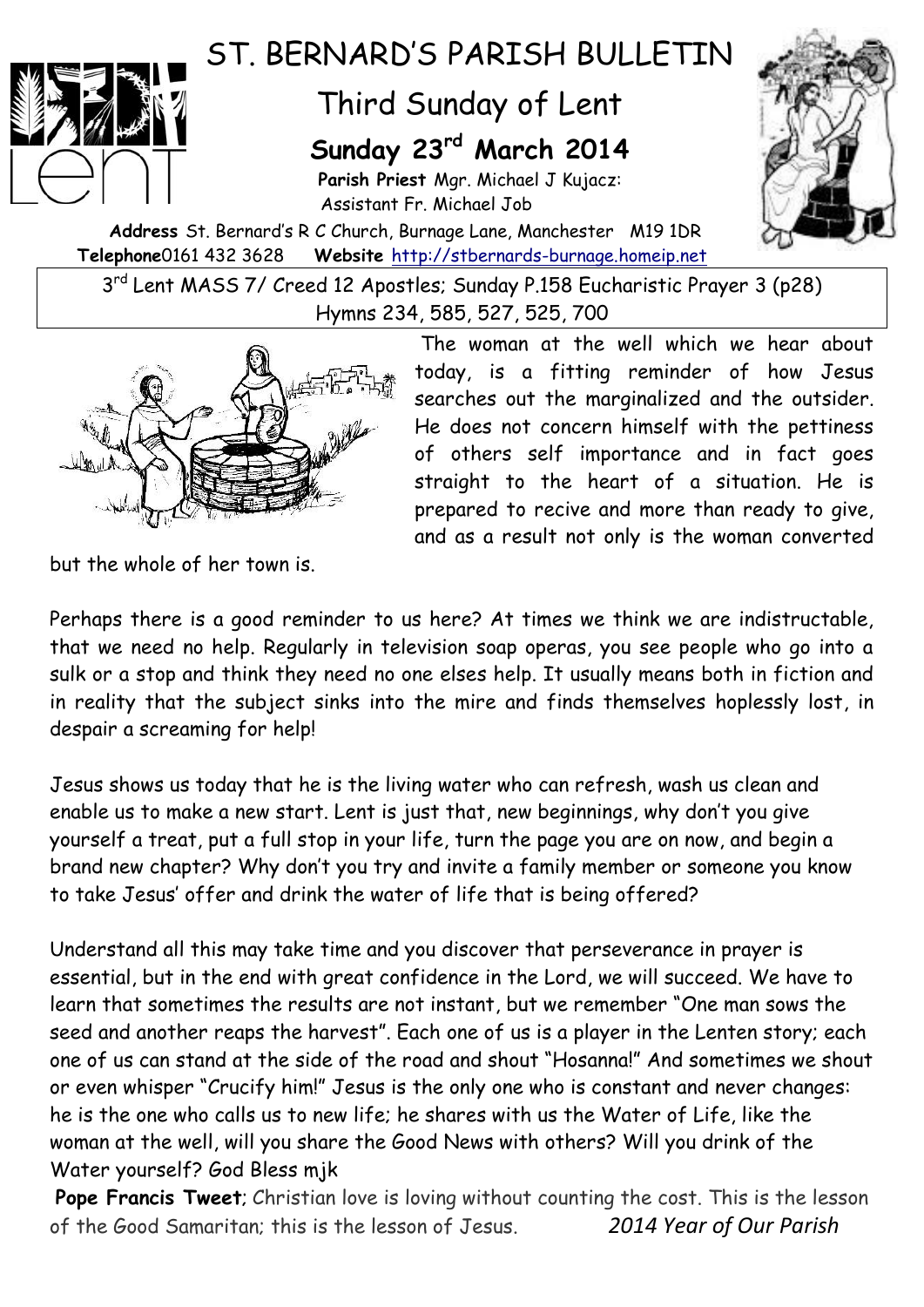## THE HOLY FATHER'S INTENTIONS (March)

Universal: That all cultures may respect the rights and dignity of women.

For Evangelization: That many young people may accept the Lord's invitation to consecrate their lives to proclaiming the Gospel.

| + Don't Forget 10 minute Stations of the Cross each week day after Mass + |  |  |
|---------------------------------------------------------------------------|--|--|
|---------------------------------------------------------------------------|--|--|

|              | 23 <sup>rd</sup><br>March |                           | 10.00am             | Mass         |
|--------------|---------------------------|---------------------------|---------------------|--------------|
| Sunday       |                           | 3rd Sunday of             |                     |              |
|              |                           | Lent                      | 6.00pm              |              |
|              | <b>Stations</b>           | Of the Cross              | 4.00pm              |              |
| Monday       | 24 <sup>th</sup> March    | Mass of Lent              | $9-30$ am           | Mass         |
|              |                           |                           |                     |              |
|              |                           |                           |                     |              |
| Tuesday      | 25 <sup>th</sup><br>March | Solemnity:                | $6-7$ pm            | Exposition & |
|              |                           | The                       |                     | Confessions  |
|              |                           | Annunciation              | 7pm                 | Mass         |
| Wednesday    | 26 <sup>th</sup> March    | Mass of Lent              | 9-30am              | Mass         |
|              |                           |                           |                     |              |
|              |                           | Lectio Divina             | 7pm                 | Parish Hall. |
| Thursday     | 27 <sup>th</sup><br>March | Requiem; Julia            | 10am                | Mass         |
|              |                           | Cullen                    |                     |              |
|              |                           |                           |                     |              |
| Friday       | 28 <sup>th</sup><br>March | Mass of Lent              | $6 - 30$ am         | Mass         |
|              |                           |                           |                     |              |
|              |                           | (St. Mary's)              | $(12 \text{ Noon})$ | Mass         |
| Saturday     | 29 <sup>th</sup><br>March | Mass of Lent              | 11-12noon           | Exposition & |
|              |                           |                           |                     | Confessions  |
|              |                           |                           | 12 Noon             | Mass         |
|              |                           |                           |                     |              |
| Sunday       | 30 <sup>th</sup><br>March | 4 <sup>th</sup> Sunday of | 10.00am             | Mass         |
| Mother's Day |                           | Lent                      | 6.00pm              |              |
|              | <b>Stations</b>           | Of the Cross              | 4.00pm              |              |

+ I offer our prayers and sympathy to the family of Julia Cullen who has died aged 69. May she rest in the peace of the Lord. +

**Masses received this week:** Special Intentions, Sally Kenny, Tom Ginty, In Hon of St. Joseph, Charles O'Brien, Bina Egan, Donal MacCrimmon, Mary Sexton, John Egan, Jim Lister, Cath & Bill Martin and Packie Farnan.

**Sick;** please commend to your prayers the sick and housebound of the Parish especially, Maximus John Paul Payne(baby), Daniel, Martin, Sarah, Fr. Pat Early, Audrey Doona, Michael Doyle, Jacob Bannister, Janet Roberts, Simon Kelly, John Doona, Margaret Keable, Mary Duffy, John Cross, Cissie Corrigan, Ruth Sivori, Pat Preston, Clare Bainbridge, Malcolm Scott, Sheila MacCrimmon, Carolyn Smith, Louis Sivori, Pat Reid, Simon McDermott, Julie Ann Keeney, Stephen Gatley, Kath Rafter, Bernadette Maloney, Margaret Keable, Dena O'Meara, Mary Callaghan, Constance Murphy, Maria